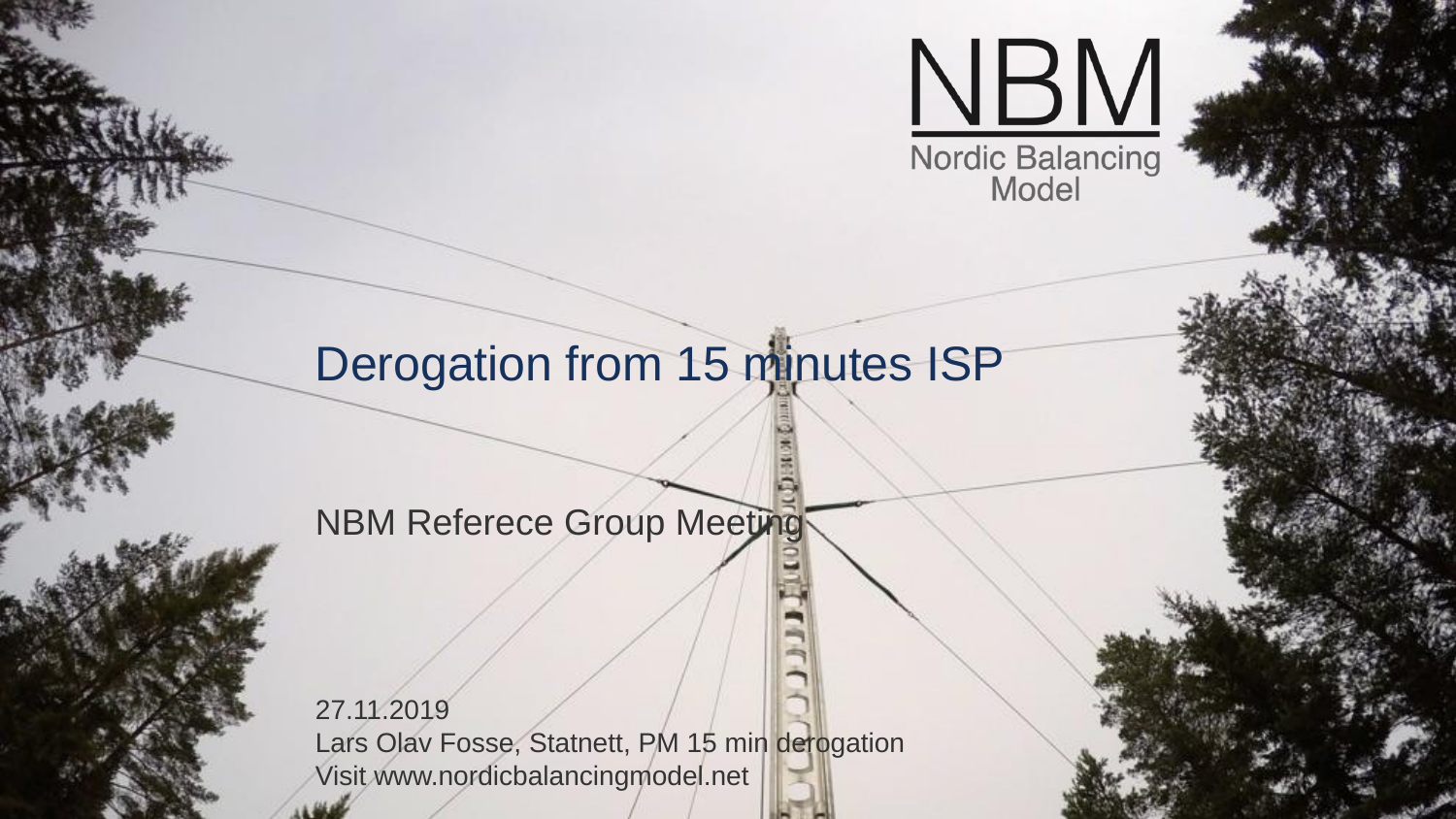

## Legal background

EB GL article 62: 2. A TSO may request a **derogation** from the following requirements: (d) the harmonisation of the imbalance settlement period in **Article 53(1);** 

4.TSOs shall file a written request for derogation to the relevant regulatory authority **at the latest six months prior to** the day of application of the provisions from which the derogation is requested.

6.The relevant regulatory authority shall adopt a **decision** concerning any request for derogation within **six months from the day after it receives the request**. That time limit may be **extended by three months** before its expiry where the relevant regulatory authority requires further information from the TSO requesting the derogation. The additional period shall **begin when the complete information has been received**.

7.The TSO requesting the derogation **shall submit any additional information** requested by the relevant regulatory authority **within two months** of such request.

9. (…) Where the relevant regulatory authority grants a derogation, it shall specify its duration. The derogation may be granted only once and for a maximum period of two years, except for the derogations in paragraphs 2(c) and 2(d) which **may be granted until 1 January 2025.**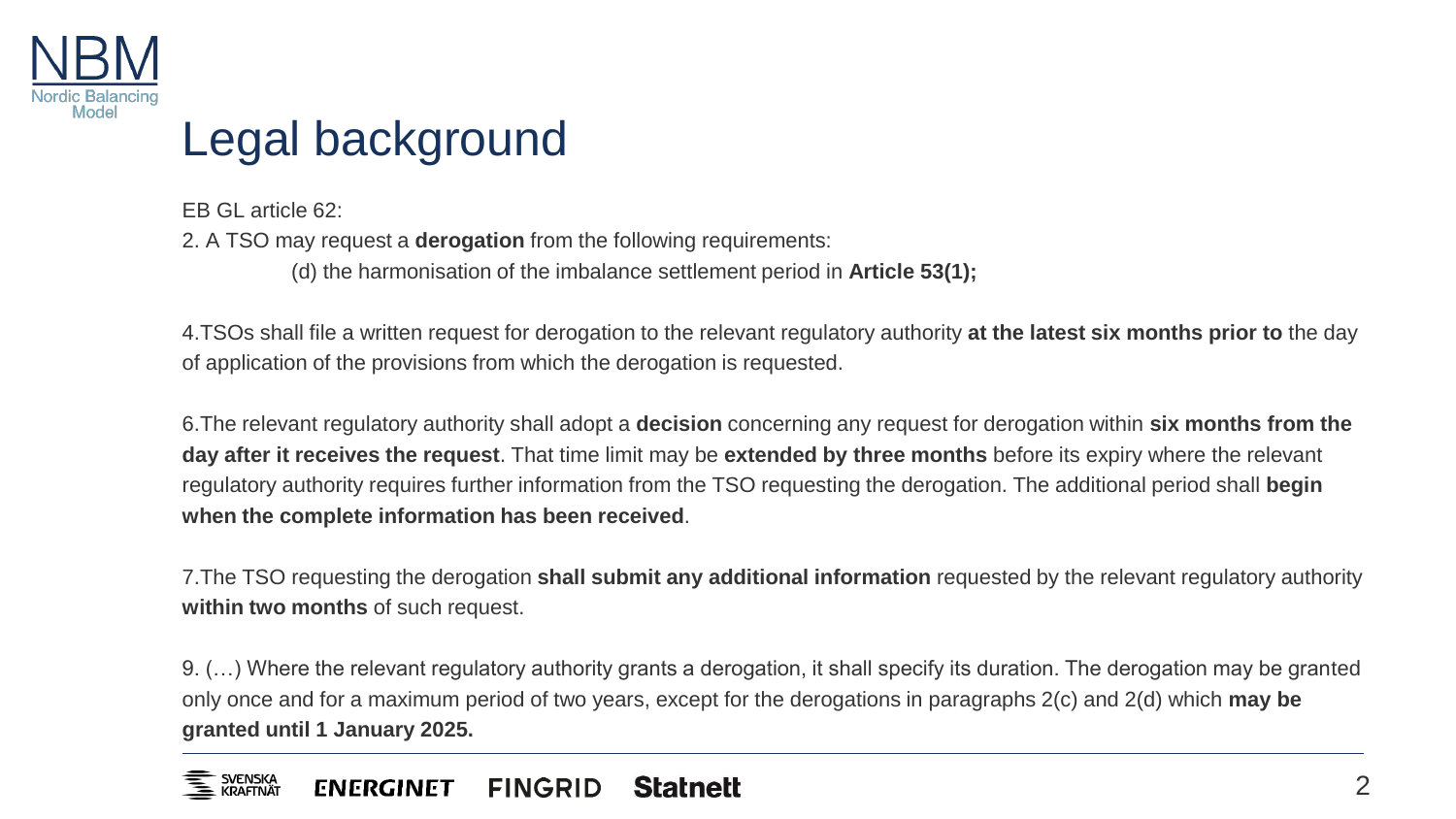

## Potential timetable

|                                           | 2019 | 2020 |  |  |  |  |  |                                                                   |  |  |  |  |  | 2020 |  |
|-------------------------------------------|------|------|--|--|--|--|--|-------------------------------------------------------------------|--|--|--|--|--|------|--|
| <b>Activity</b>                           |      |      |  |  |  |  |  | Nov Dec Jan Feb Mar Apr May June July Aug Sep Oct Nov Dec Jan Feb |  |  |  |  |  |      |  |
| Develop request for derogation            |      |      |  |  |  |  |  |                                                                   |  |  |  |  |  |      |  |
| Send request for derogation               |      |      |  |  |  |  |  |                                                                   |  |  |  |  |  |      |  |
| Stand by, answer NRA questions            |      |      |  |  |  |  |  |                                                                   |  |  |  |  |  |      |  |
| Regulators request more information       |      |      |  |  |  |  |  |                                                                   |  |  |  |  |  |      |  |
| TSO prepare additional information        |      |      |  |  |  |  |  |                                                                   |  |  |  |  |  |      |  |
| <b>TSOs</b> submit additional information |      |      |  |  |  |  |  |                                                                   |  |  |  |  |  |      |  |
| Regulators assess additional information  |      |      |  |  |  |  |  |                                                                   |  |  |  |  |  |      |  |
| Regulators grant derogation               |      |      |  |  |  |  |  |                                                                   |  |  |  |  |  |      |  |

- Four national requests for derogations will be submitted in March at the latest
- We need to work together with regulators to get the most efficient process requests for additional information must be avoided
- Can national regulations be amended in parallel with the derogation process?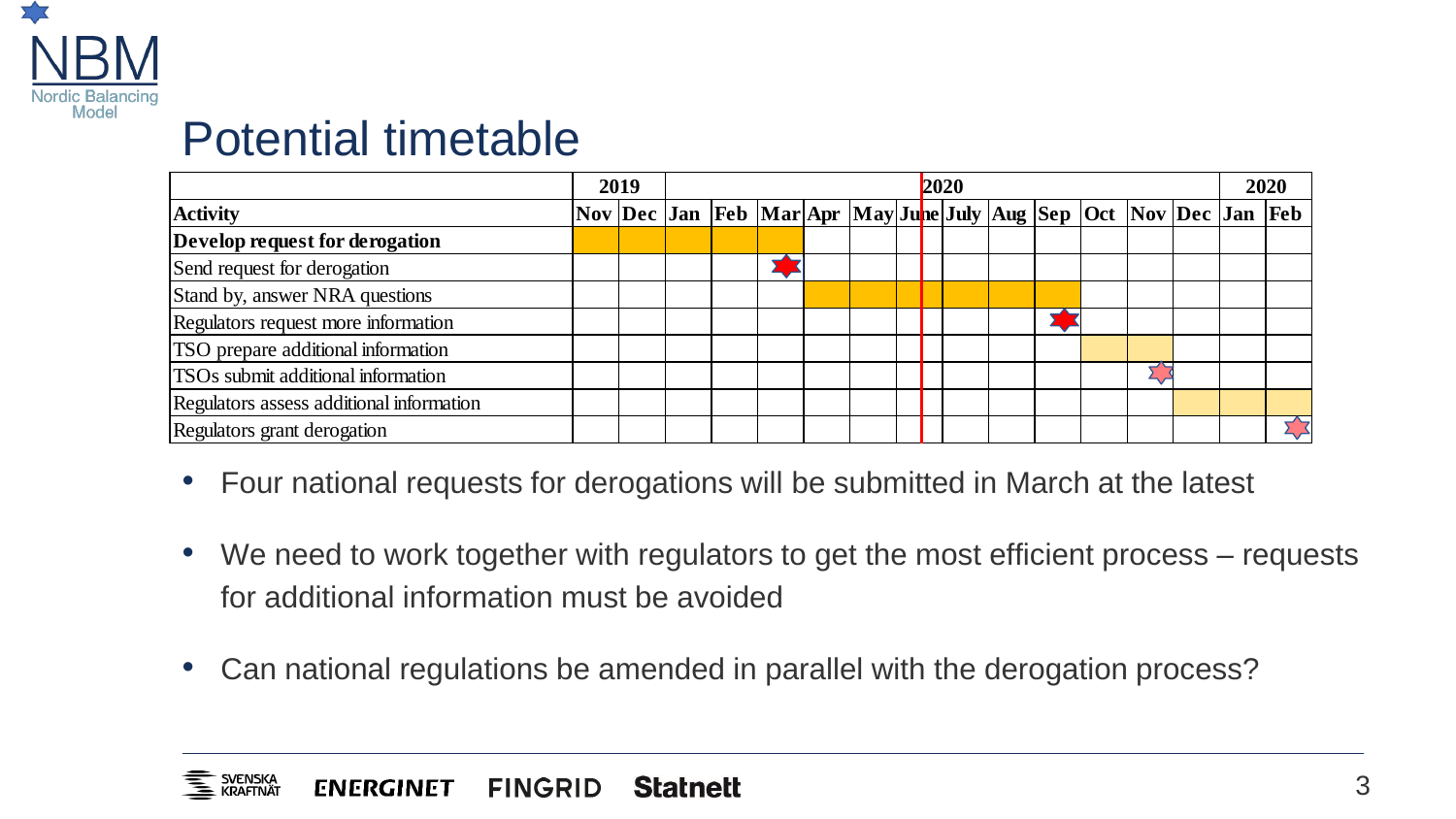

## Request for derogation

EBGL art. 62 (5)

- The request for derogation shall include the following information: 5.
- the provisions from which a derogation is requested;  $(a)$
- (b) the requested derogation period;

#### a detailed plan and timeline specifying how to address and ensure the implementation of the concerned provisions Roadmap  $(c)$ of this Regulation after expiration of the derogation period;

- an assessment of the consequences of requested derogation on adjacent markets;  $(d)$
- an assessment of the possible risks for the integration of balancing markets across Europe caused by the requested  $(e)$ derogation.

Must be based on existing analyses